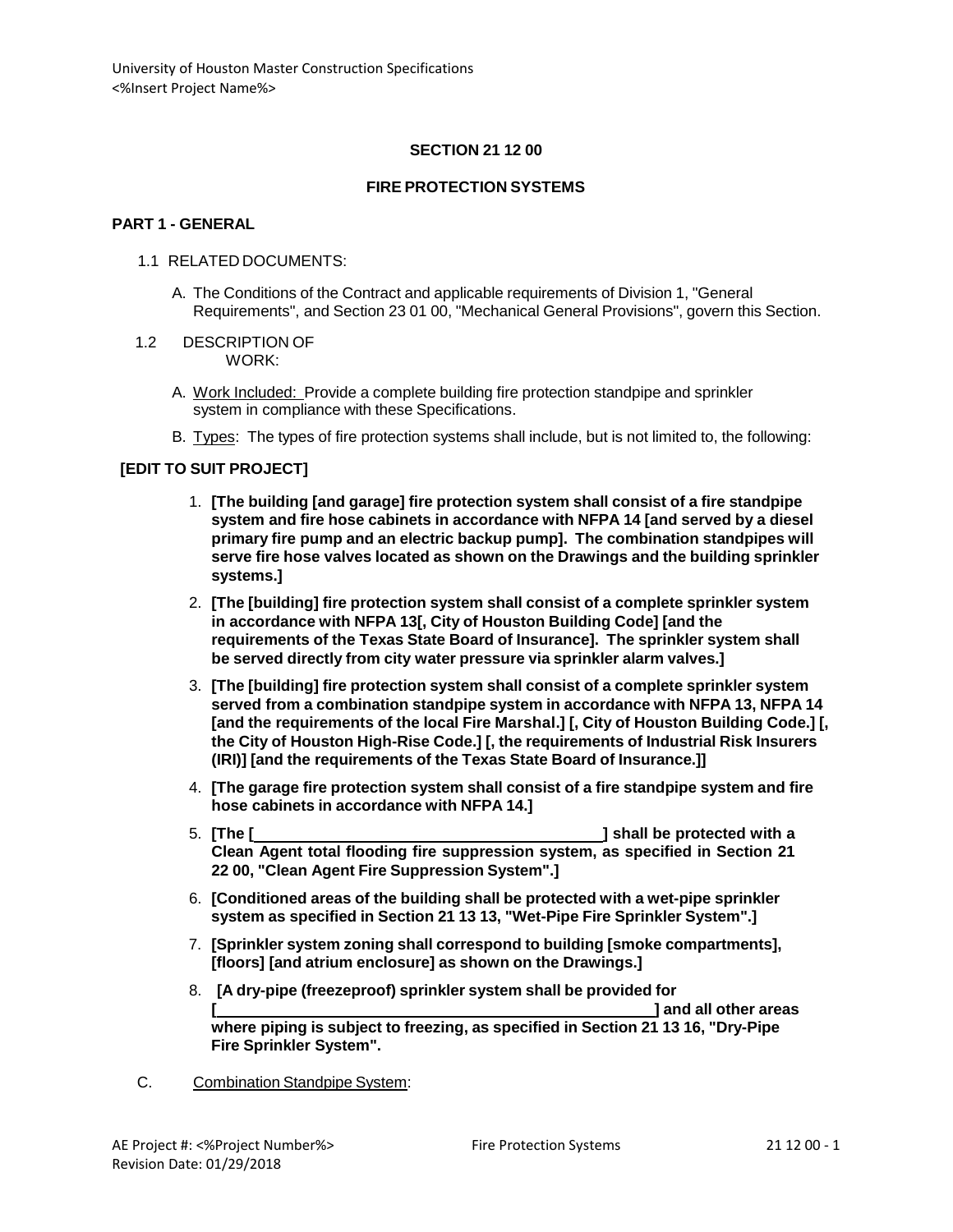## **[EDIT TO SUIT PROJECT]**

- 1. Install combination standpipe system in the building consisting of risers with 2-1/2" hose valves on each floor in each stairway and at other locations shown on the Drawings.
- 2. System shall include fire pump(s), jockey pump(s), required drain lines, test connections, tools, fire department inlet connections, water motor alarms, monitor switches, alarm valves, isolation valves, and similar items. Refer to Section 21 30 00 for fire and jockey pumps.
- 3. Provide riser control valves and sprinkler zone control valve/test assemblies with valve tamper switches, as required.
- D. Pressure Ratings: Fire protection piping systems pressure ratings shall be as follows:

## **[VERIFY REQUIREMENTS]**

| Location         |             | Working<br><b>Pressure</b> | Operating<br><b>Temperatures</b> |
|------------------|-------------|----------------------------|----------------------------------|
| HighFloors [     | ] through [ | 350 psig                   | $55^{\circ}$ F to $80^{\circ}$ F |
| Medium  Floors [ | ] through [ | 300 psig                   | 55°F to 80°F                     |
| LowFloors [      | ] through [ | 150 psig                   | $55^{\circ}$ F to $80^{\circ}$ F |

- E. Basic Materials and Methods: Refer to Section 23 03 00, "Basic Materials and Methods", for additional fire protection piping system requirements.
- F. Vibration Isolation: Refer to Section 23 05 48, "Vibration Isolation", for piping system isolation.
- G. Insulation: Refer to Section 23 07 00, "System Insulation", for piping system insulation.

### 1.3 QUALITYASSURANCE:

- A. Contractor: The fire protection system modification and expansion shall be designed and installed by a fire protection contractor who is licensed by the State of Texas to perform fire protection work of the type specified for this project. The fire protection contractor shall have a minimum of 5 years of experience in the installation of fire protection work of the type specified for this project.
- B. Applicable Publications: The publications listed below form a part of this Specification to the extent referenced. The publications are referred to in the text by basic designation only.
	- 1. National Fire Protection Association (NFPA):
		- a. NFPA 13 Standard for the Installation of Sprinkler Systems.
		- b. NFPA 14 Standard for the Installation of Standpipe and Hose Systems
		- c. NFPA 20 Standard for the Installation of Pumps for Fire Protection
		- d. NFPA 24 Standard for the Installation of Private Fire Service Mains and Their Appurtenances.
		- e. NFPA 70 National Electrical Code.
	- 2. Underwriters' Laboratories, Inc.:
		- a. Fire Protection Equipment Directory (Latest Addition).
	- 3. Factory Mutual Engineering Corporation (FM):
		- a. Approval Guild (Latest Addition).
	- 4. American National Standards Institute (ANSI):

| AE Project Number:              | <b>Fire Protection Systems</b> | $211200 - 2$ |
|---------------------------------|--------------------------------|--------------|
| Revision Date: January 29, 2018 |                                |              |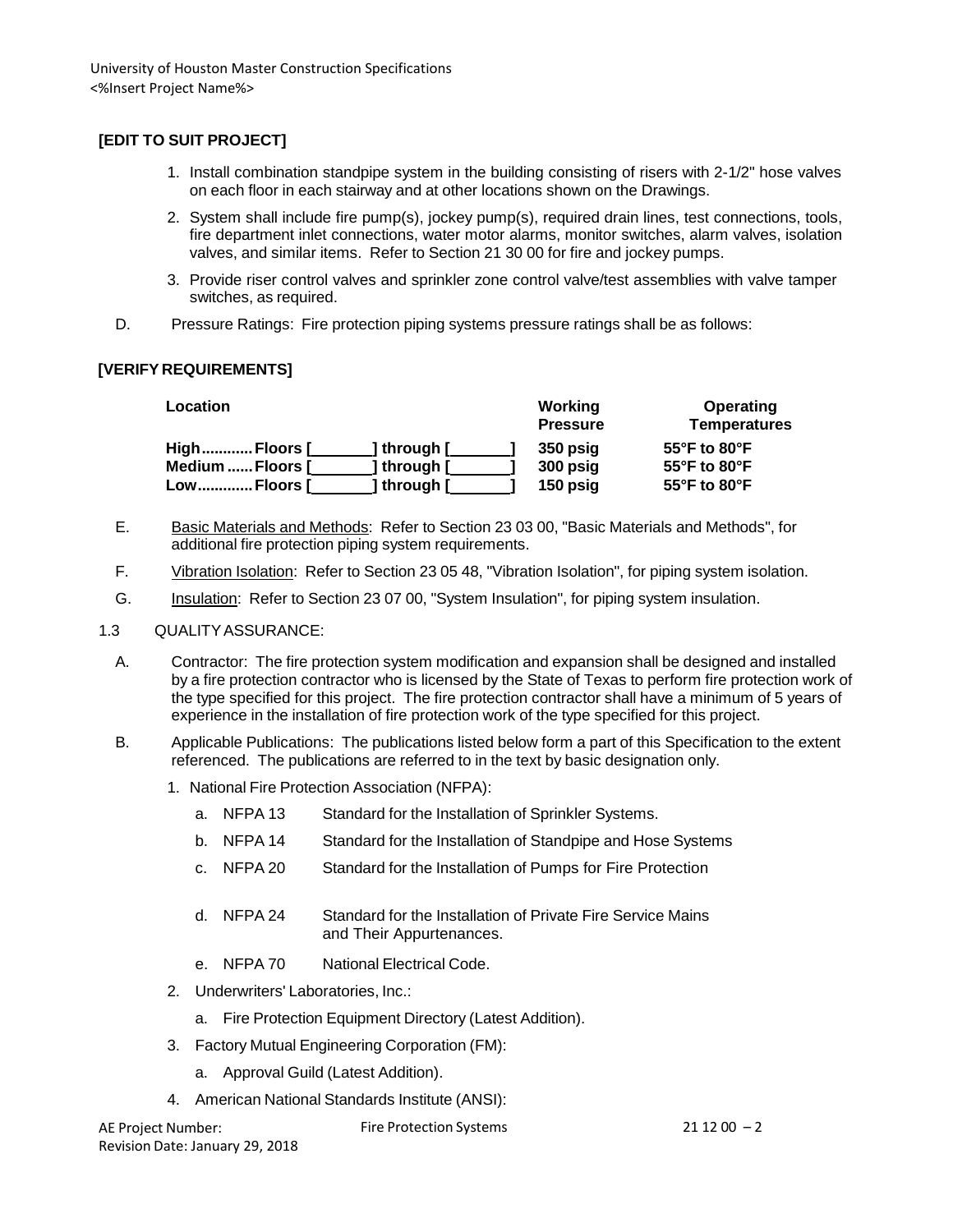- a. Z 53 Safety Color Code for Marking Physical Hazards.
- b. A 14 Safety Requirements for Fixed Ladders.
- 5. Welding: Qualify welding procedures, welders, and operators in accordance with ANSI B31.1, Paragraph 127.5, for shop and job site welding of piping work. Make welded joints on the piping system with continuous welds, without backing rings and with pipe ends beveled before welding. Gas cuts shall be true and free from burned metal. Before welding, surfaces shall be thoroughly cleaned. The piping shall be carefully aligned and no weld metal shall project inside the pipe.
- 6. Comply with requirements of the University of Houston Fire Marshal Office and submit Drawings to that agency for approval.
- 7. Materials shall be installed in accordance with NFPA 13 and NFPA 14. All valves, fittings, hose, and equipment shall be UL or FM-labeled. All necessary points of city connections shall be matched to city equipment.
- 8. All hose threads and coupling types shall conform to local fire department requirements.
- 9. Acceptable Manufacturers: The model numbers listed in the Specifications establish a level of quality and material. The following manufacturers are acceptable subject to compliance with the requirements of these Specifications.
	- a. Fire Protection Specialties:
	- 1) Potter-Roemer, Inc.
	- 2) Elkhart Brass Co.
	- 3) Allen Co. (W. D. Allen Mfg. Div.).
	- 4) Standard Fire-West (Sierra Fire Equipment Co.).
	- 5) Seco Manufacturing, Inc.
	- b. Fire Protection Valves:
	- 1) Crane Company.
	- 2) Jenkins Bros. Valves.
	- 3) Lunkenheimer.
	- 4) Nibco.
	- 5) Victaulic.
	- 6) Stockham Valves and Fittings.
	- 7) Walworth Company.

## 1.4 SUBMITTALS:

- A. Shop drawing submittals shall include, but not be limited to, the following:
	- 1. Cut sheets marked to clearly indicate all fire protection system materials, accessories and manufacturers to be used, including, but not limited to control panels, pipe and fittings, pipe hangers and supports, valves, sprinkler heads, specialties, waterflow switches, valve supervisory switches, and other required materials. This shall include cut sheets on all grooved piping system components **[and all manufacturers]** which will be used on the project.
	- 2. Submittals must include a Responsible Managing Employee (RME) stamp, dated and signed by an individual holding a current RME-General license. Alternatively, the submittals may be dated and stamped by a professional engineer, registered in Texas, who has demonstrated a thorough understanding of fundamental systems and practices as they pertain to life safety and to fire protection, detection, alarm, control and extinguishment.

AE Project Number: Revision Date: January 29, 2018 Fire Protection Systems 21 12 00  $-3$ 3. Final fire protection system fabrication/shop drawings showing all piping sizes and elevations,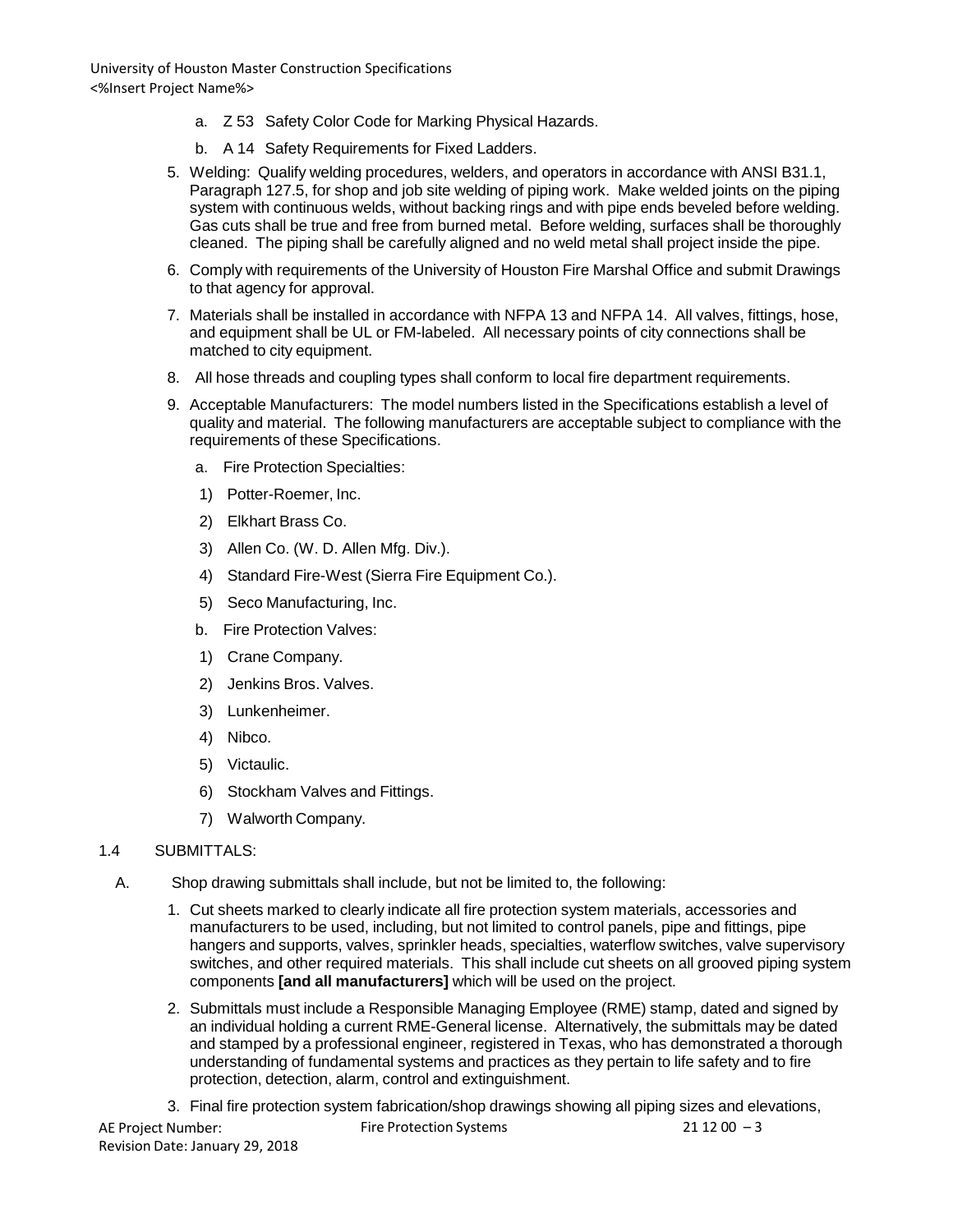> **[sprinkler head types]** and hydraulic calculations. Piping shall be sized and elevation of mains shall be indicated. Drawings shall be approved by state and local authorities prior to being submitted.

- 4. Other items as required by Section 23 01 00**[, 21 13 13,] [21 13 16,] [and 21 13 18]**.
- 1.5 PRODUCT DELIVERY, STORAGE AND HANDLING:
	- A. Deliver fire protection components in factory-fabricated water-resistant wrapping.
	- B. Handle fire protection components carefully to avoid damage to components, enclosures, and finish.
	- C. Store fire protection components in a clean, dry space and protect from weather.

### **PART 2 - PRODUCTS**

2.1 PIPE AND FITTINGS:

- A. Service Connection to **[Inside Building Wall] [House/Break Tank]**: Refer to Section 22 00 00, "Plumbing Piping Systems".
- B. Pipe: Provide pipe and tube of type, joint, grade, size, and weight (wall thickness, schedule or class) indicated for each service. Comply with applicable governing regulations and industry standards.
	- 1. Steel Pipe: Schedule 40, ASTM A53 black or hot-dipped galvanized as specified. All dry and pre-action system piping and fittings shall be externally and internally galvanized. **[Piping shall be domestically manufactured by one of the manufacturers listed in the latest edition of the American Petroleum Institute (API) approved manufacturers listing.]**
- C. Fittings: Provide factory-fabricated fittings of type, materials, grade, class, and pressure rating indicated for each service and pipe size. Fittings shall be threaded for 2" and smaller, and schedule 40 steel with grooved fittings for sizes larger than 2". Provide sizes and types matching pipe, tube, valve, and equipment connections. Where not otherwise indicated, comply with governing regulations, industry standards, and where applicable, with pipe manufacturer's instructions for selections.
	- 1. Malleable Iron Threaded Fittings: ANSI B16.3, Class 150 or Class 300, black or galvanized as specified.
	- 2. Malleable Iron Threaded Unions: ANSI B16.39, select for proper piping fabrication and service requirements including style, end connections, and metal-to-metal seats (iron, bronze, or brass), plain or galvanized as specified.
	- 3. Threaded Pipe Plugs: ANSI B16.14.
	- 4. Steel Flanges/Fittings: ANSI B16.5, including bolting, gasketing, and butt weld end connections.
	- 5. Forged Steel Socket-welding and Threaded Fittings: ANSI B16.11, rated to match schedule of connected pipe.
	- 6. Wrought Steel Butt-welding Fittings: ANSI B16.9, except ANSI B16.28 for short radius elbows and returns; rated to match connected pipe.
	- 7. Grooved End Fittings: ASTM A47 or ASTM A536 joined with Victaulic Style 005, 07, 75, or 77 couplings and Grade "E" gaskets.
	- 8. Flanged Fittings: Comply with ANSI B16.15 for bolt-hole dimensioning, materials, and flangethickness.
	- 9. Flange Bolts: Bolts shall be carbon steel ASTM A307 Grade A hexagon head bolts and hexagonal nuts. Where one or both flanges are cast iron, furnish Grade B bolts.
	- 10.Flange Bolt Thread Lubricant: Lubricant shall be an antiseize compound designed for temperatures up to 1000°F and shall be Crane Anti-Seize Thread Compound or approved equal.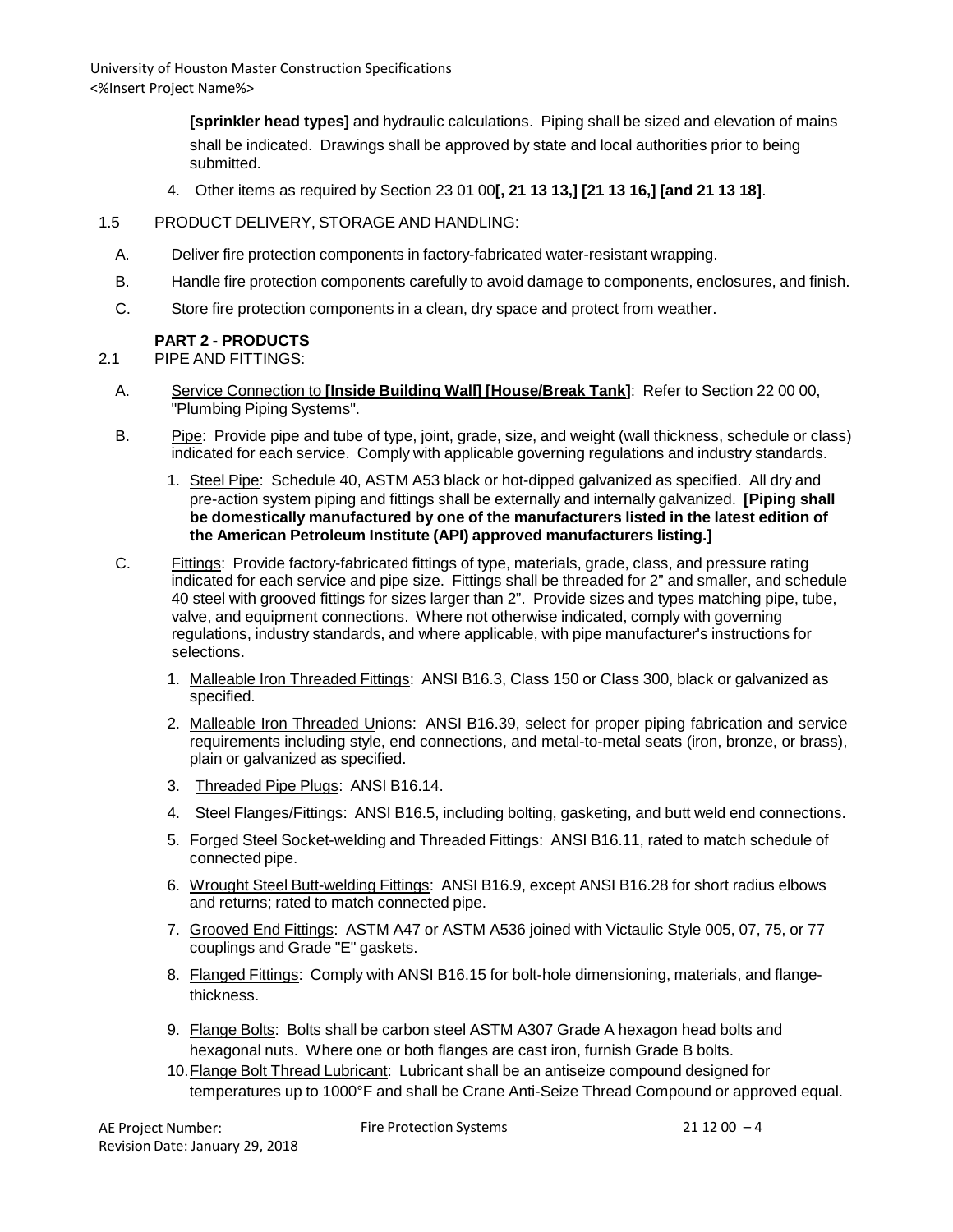- D. Miscellaneous Piping Materials/Products:
	- 1. Welding Materials: Comply with ASME Boiler and Pressure Vessels Code, Section II, Part C, for welding materials.
	- 2. Brazing Materials: American Welding Society, AWS A5.B, Classification BCup-5.
	- 3. Gaskets for Flanged Joints: 1/16" thick for all pipe size 10" and smaller and 1/8" thick for all pipe size 12" and larger. Ring-type shall be used between raised face flanges and full face-type between flat face flanges with punched bolt holes and pipe opening. Gaskets shall be Garlock Style 3400 compressed nonasbestos or equal.
	- 4. Insulating (Dielectric) Unions: Provide dielectric unions at all pipe connections between ferrous and nonferrous piping. Unions shall be "Clearflow" waterway made by Victaulic, "Delvin" as made by Pipeline Seal and Insulator Company or "EPCO" as made by Epco Sales, Inc. and shall have nylon insulation.
- 2.2 PIPING FABRICATION/SHOP DRAWINGS:
	- A. Piping fabrication/shop drawings shall be submitted for all fire protection **[and sprinkler]** piping.
	- B. Pipe fabrication/shop drawings shall be to scale on **[1/4"] [1/8"]** scale building floor plans and shall indicate pipe size, fittings, valves, accessories, connections, **[head type]**, insulation, support requirements, pipe elevations and other information required for coordination with other trades and fabrication of pipings. Main piping **[in the Central Plant and Utility tunnel and all other piping]** 8" and larger shall be double line.
	- C. Pipe fabrication/shop drawings shall be coordinated with other trades and building construction prior to submittal to the Engineer for review.
- 2.3 PIPE HANGERS AND SUPPORTS:
	- A. Pipe Hangers and Supports: Support fire protection pipe with UL-listed and approved hangers and support devices. Provide any special hangers or supports that may be required. The design, selection, spacing, and application of horizontal and vertical pipe hangers, supports, restraints, anchors, and guides shall be in accordance with the NFPA 13 and NFPA 14. All pipe hangers, rods, supports, inserts and other components shall be galvanized.
- 2.4 SLEEVES AND ESCUTCHEONS:
	- A. Pipe passing through walls, floors, and partitions shall be provided with standard weight steel pipe sleeves. Sleeves through walls in finished spaces shall be flush. Where located in the floor construction, the sleeves shall project not less than 2" above the floor line. Refer to Section 15100 for fire stopping and additional sleeve requirements.
	- B. Provide escutcheons for pipes passing through walls, partitions, or ceilings. Escutcheons shall be provided where pendant sprinkler heads penetrate ceilings or sidewall heads penetrate walls. Pipe escutcheons shall be chrome-plated steel. Sprinkler escutcheons shall be white-painted or chromeplated steel as specified. Refer to Section 23 03 00 for additional requirements.

### 2.5 VALVES AND ACCESSORIES:

- A. General: All valves and accessories shall be similar to numbers listed. All similar type and size valves and accessories shall be products of one manufacturer.
- B. Applications: Valve application shall be as follows:

| Service         | Application      | <b>Type</b>                                     |
|-----------------|------------------|-------------------------------------------------|
| Fire Protection | Shutoff<br>Check | OS&Y Gate <b>[, Ball]</b><br><b>Swing Check</b> |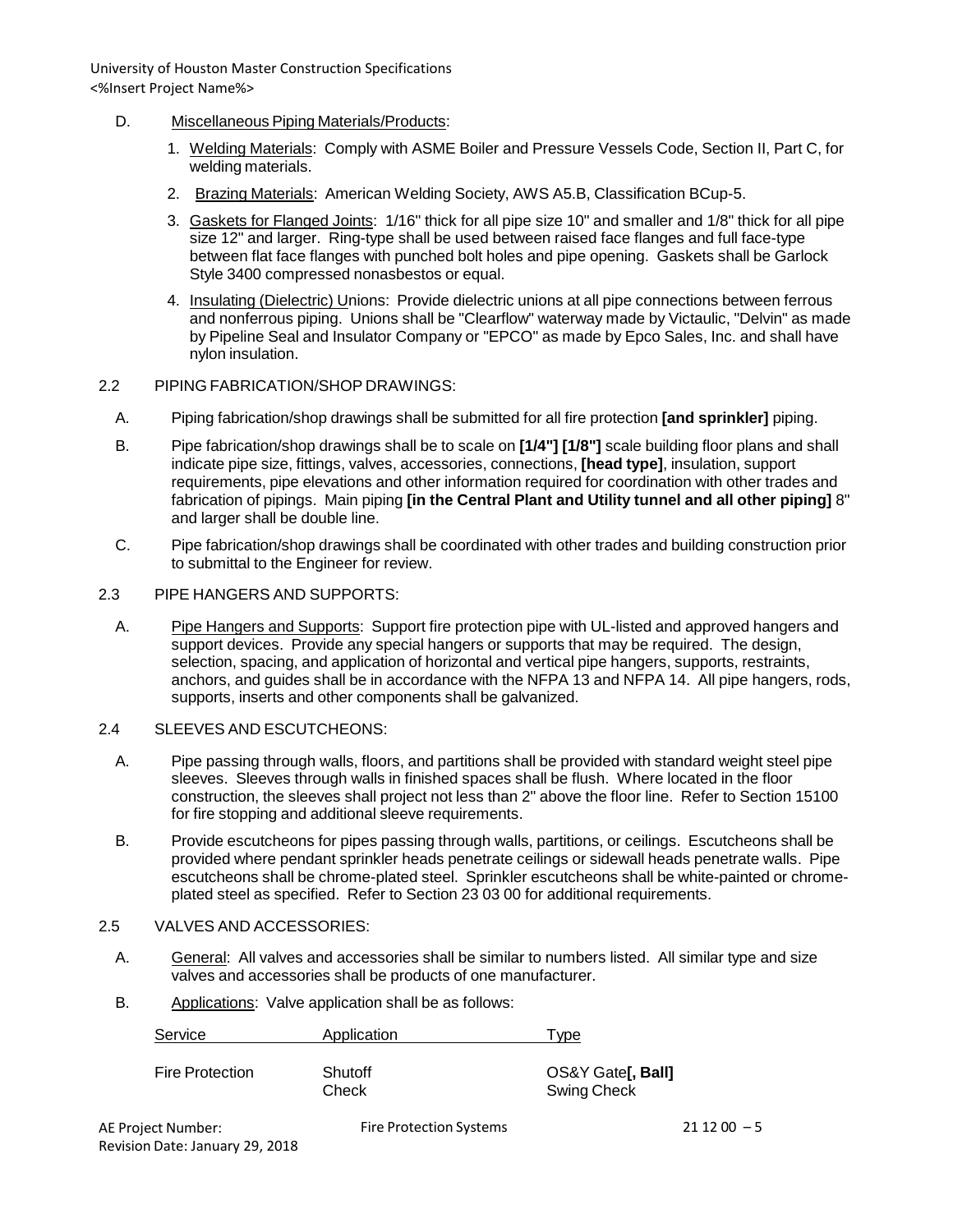# **[VERIFY REQUIREMENTS]**

C. Pressure Ratings:

| Service                | Location       |                    | Rating  |
|------------------------|----------------|--------------------|---------|
| <b>Fire Protection</b> | Floor <b>[</b> | <b>l</b> and Above | 175 psi |
|                        | Floor <b>F</b> | <b>1</b> and Below | 250 psi |

- D. Insulated Piping: Stems on all valves installed in insulated piping shall be extended to allow adequate clearance between the operator and the insulation specified for the piping system when the valve is installed.
- E. Chain Operators: Chain operators shall be provided for all valves installed over 8'above finished floor in the central plant, fan rooms, mechanical rooms and other areas where valves are exposed.
- F. **Flanges:** Valve flanges and companion flanges for all valve applications shall be compatible with the valve rating and the system pressure at the point of application. Flanges shall conform to ANSI B16.1 and ANSI B16.10.

# **G. [Butterfly and Ball Valves: Butterfly and ball valves shall not be used for fire protection applications.]**

- H. General Requirements:
	- 1. All valves shall be of threaded or flanged type. No solder connected valves on water lines shall be used on this project. All bronze and iron body gate and globe valves shall be of one manufacture for each project. Manufacturers of other types may not be mixed on the same project; i.e., all ball valves shall be of the same manufacture, etc.
	- 2. All valves at system points where the System Working Pressure (SWP) at the point of application, including appropriate pump shutoff head, does not exceed 150 psi, may use Class 150 valves.
	- 3. All bronze gate valves for pressures up to 150 psi shall be ASTM B62 composition bronze. Bronze valves for pressures above 150 psi shall be ASTM B61 steam bronze. All bronze valves shall be union or screw over bonnet, rising stem type with ASTM 584 alloy 876 or equal stem material.
	- 4. All bronze ball valves for pressures up to 300 psi shall be ASTM B62 composition bronze.
	- 5. All iron body valves shall have the pressure containing parts constructed of ASTM A126 Class B cast iron. Stem material shall meet ASTM Alloy 876 or ASTM 371 Alloy 876 silicon bronze or its equivalent. Gates and globes shall be bolted bonnet with OS&Y (outside screw and yoke) and rising stem design. A lubrication fitting shall be provided on yoke cap for maintenance lubrication of the yoke bushing.
	- 6. All valves shall be repackable, under pressure, with the valve in the full open position.
	- 7. All gate valves, globe valves, angle valves and shutoff valves of every character shall have malleable iron handwheels, except iron body valves 2-1/2" and larger which may have either malleable iron or ASTM A126 Class B, gray iron handwheels.
	- 8. Packing for all valves shall be selected for the pressure-temperature service of the valve. It is incumbent upon the manufacturer to select the best quality, standard packing for the intended valve service. At the end of one year period spot checks will be made, and should the packing show signs of hardening or causing stem corrosion then all valves supplied by the manufacturer shall be repacked at no expense to the Owner with a packing material selected by the Owner.
	- 9. Valves located with stem in horizontal position shall be drilled and tapped in accordance with MSS-SP-45 at Boss G to accommodate a drain valve.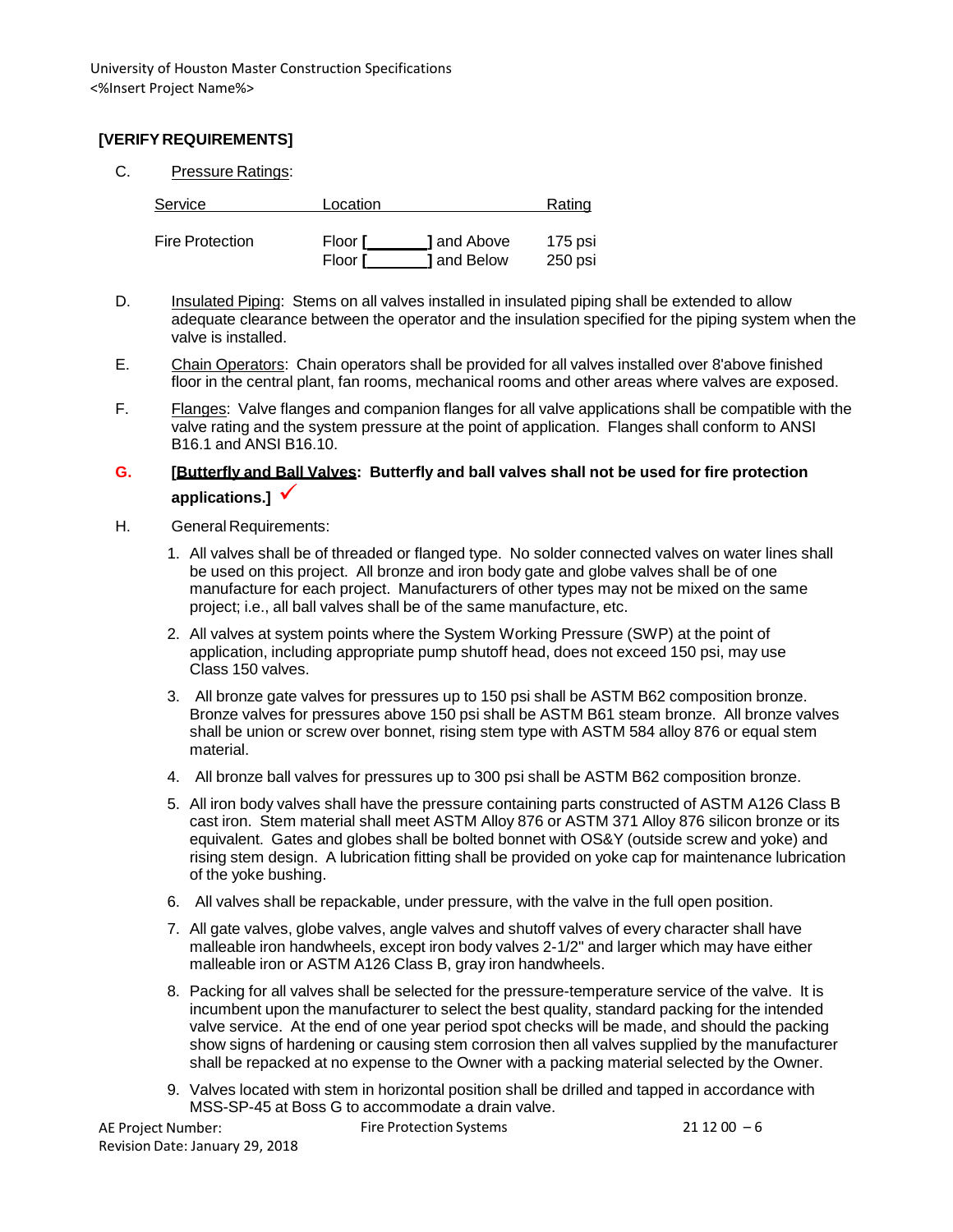- 10. All fire protection valves shall be UL-listed and FM-approved for fire protection use.
- I. Fire Protection Valves For Service at or Less Than 175 PSIG:
	- 1. Gate Valves:
		- a. Gate valves 2" and smaller shall be 175 psi WOG rated, UL-listed, FM-approved, all bronze outside screw and yoke, rising stem valves with solid wedges and threaded connections. Valves shall be:
		- 1) Crane No. 459.
		- 2) Jenkins No. 275-U.
		- 3) Nibco No. T-104-O.
		- 4) Stockham No. B 133.
		- 5) Walworth No. 8873.
		- b. Valves 2-1/2" and larger shall be flanged bronze mounted, UL-listed, FM-approved iron body, outside screw and yoke, rising stem gate valves with bolted bonnets and solid wedges. Valves shall be rated for 175 psi WOG and shall be:
		- 1) Crane No. 467.
		- 2) Jenkins No. 825-A.
		- 3) Nibco No. F-607-OTS.
		- 4) Stockham No. G-634.
		- 5) Walworth No. 8713-F.
	- 2. **[Ball Valves:]**
		- a. **[Ball valves shall be two piece with a standard size port 316 stainless steel balls and stems, and reinforced seats and stuffing box rings. All ball valves shall be designed to permit repacking while valve is in line. Valves shall be furnished with blowoutproof stems.]**
		- b. **[Ball valves 3" and smaller shall be threaded or grooved ductile iron body or bronze ASTM B584 alloy 844 of a standard port design with gear operator and position indicator. Valves shall be rated for 300 psi WOG and shall conform to UL 1091 and FM 1112 and shall be:]**
		- 1) **[Victaulic Series 727-UNS (unsupervised).]**
		- 2) **[Victaulic Series 727-SOD (with double pole, double throw supervisory switch).]**
		- 3) **[Nibco No. T-505-4 (unsupervised).]**
		- 4) **[Nibco No. T-505-8 (with double pole, double throw supervisory switch).]**
	- 3. Check Valves:
		- a. Check valves 2-1/2" and smaller shall be UL-listed, FM-approved threaded cast iron, bronzefitted swing check valves with horizontal swing and replaceable discs. Valves shall be rated for 175 psi WOG and shall be:
		- 1) Stockham No. B-321.
		- b. Check valves 3" and larger shall be UL-listed, FM-approved flanged bronze mounted iron body swing check valves with bolted bonnets and renewable seat and disc, or dual disc spring-loaded stainless steel mounted. Valves shall be rated for 175 psi WOG and shall be:
		- 1) Crane No. 375.

AE Project Number: Revision Date: January 29, 2018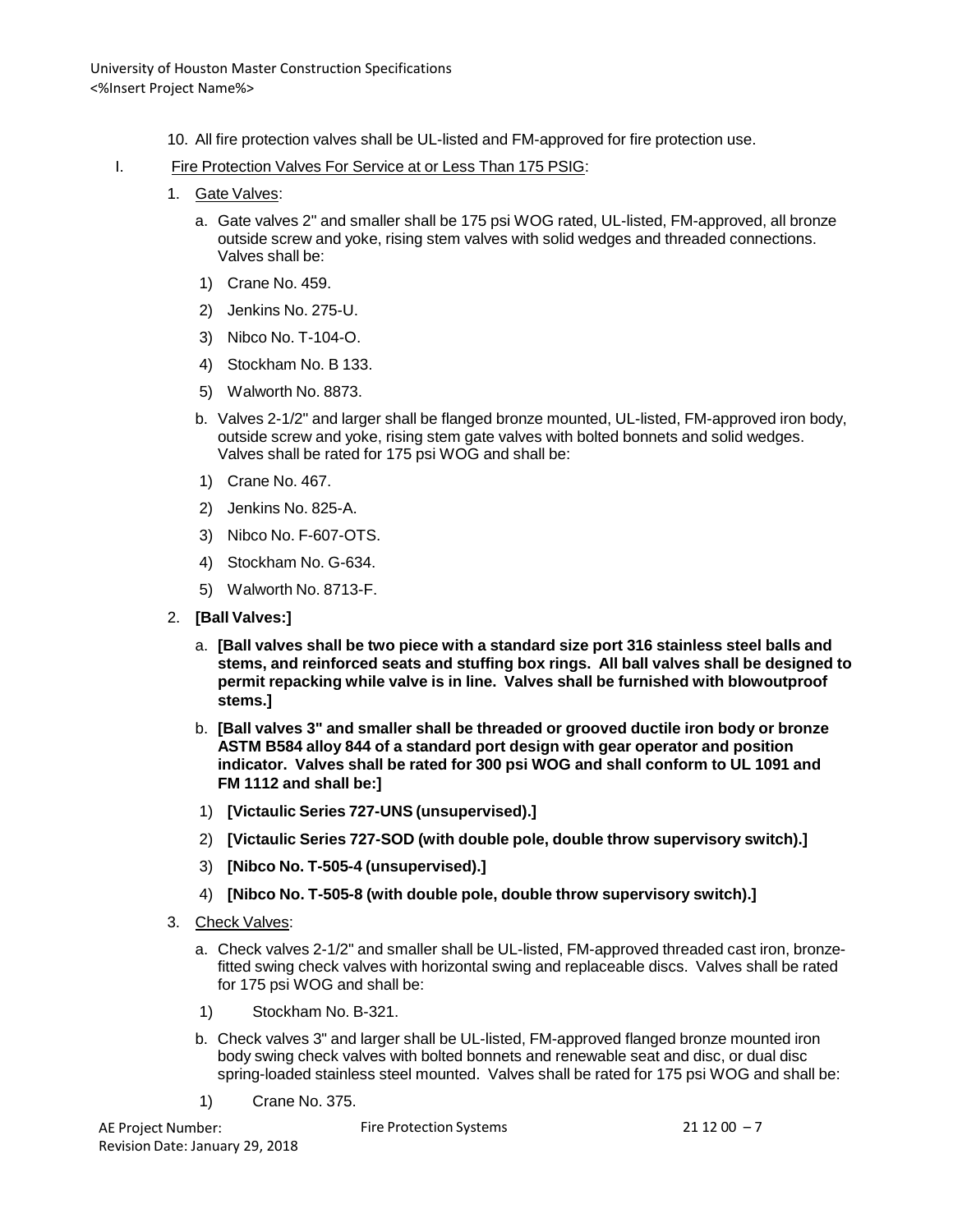- 2) Jenkins No. 629.
- 3) Nibco No. F-908-W.
- 4) Stockham No. G-939.
- 5) Walworth No. 8883-F.
- 6) Victaulic 714.
- c. All swing check valves shall be installed in vertical piping only. Allow adequate pipe clearance to allow for proper valve operation. Provide Grinnell No. 1686 or equal ball drip where required to allow drainage at check valves.
- J. Fire Protection Valves for Service Over 175 PSIG:

### **[VERIFY REQUIREMENTS]**

- 1. Gate Valves: Valves 2-1/2" and larger shall be UL-listed, FM-approved, flanged bronze mounted iron body, outside screw and yoke gate valves with bolted bonnets and solid wedges. Valves shall be rated for 300 psi WOG.
	- a. Nibco No. F-697-O.
	- b. Stockham equal.

### 2. **[Ball Valves:]**

- a. **[Ball valves shall be two piece with a standard size port 316 stainless steel balls and stems, and reinforced seats and stuffing box rings. All ball valves shall be designed to permit repacking while valve is in line. Valves shall be furnished with blowoutproof stems.]**
- b. **[Ball valves 3" and smaller shall be threaded or grooved ductile iron body of a standard port design with gear operator and position indicator. Valves shall be rated for 300 psi WOG and shall conform to UL 1091 and FM 1112 and shall be:]**
- 1) **[Victaulic Series 727-UNS (unsupervised).]**
- 2) **[Victaulic Series 727-SOD (with double pole, double throw supervisory switch).]**
- 3) **[Nibco No. T-505-4 (unsupervised).]**

### **[Nibco No. T-505-8 (with double pole, double throw supervisory switch).]**

- 3. Check Valves:
	- a. Valves 2" and smaller shall be 300 psi SWP rated UL-listed, FM-approved all bronze swing check valves with regrinding bronze disc and threaded connections.
	- b. Valves 2-1/2" and larger shall be 300 psi SWP rated, UL-listed, FM-approved, iron body, bronze fitted swing check valves with regrindable and renewable seats and discs and Class 250 flanged connections or dual disc spring-loaded stainless steel fitted valve.
	- c. All swing check valves shall be installed in vertical piping only. Allow adequate pipe clearance to allow for proper valve operation. Provide Grinnell No. 1686 or equal ball drip where required to allow drainage at check valves.
- K. Test/Drain Valves: Test/drain valves for applications to 300 psi shall be Victaulic Style 718 or equal threaded connection test/drain valve assemblies with ductile iron body, bronze valve assembly, acrylic sight glass and aluminum orifice inserts. Orifice size shall coordinate with sprinkler head sizes, installed on the zone served.
- L. Strainers: Water strainers shall be as follows:

AE Project Number: Revision Date: January 29, 2018 Fire Protection Systems  $21 12 00 - 8$ 1. 150 psig Working Pressure: 150 psig working pressure, 2" and smaller, shall be Muessco No. 351 or equal, 200 pounds WOG, bronze body with perforated 20 mesh stainless steel screen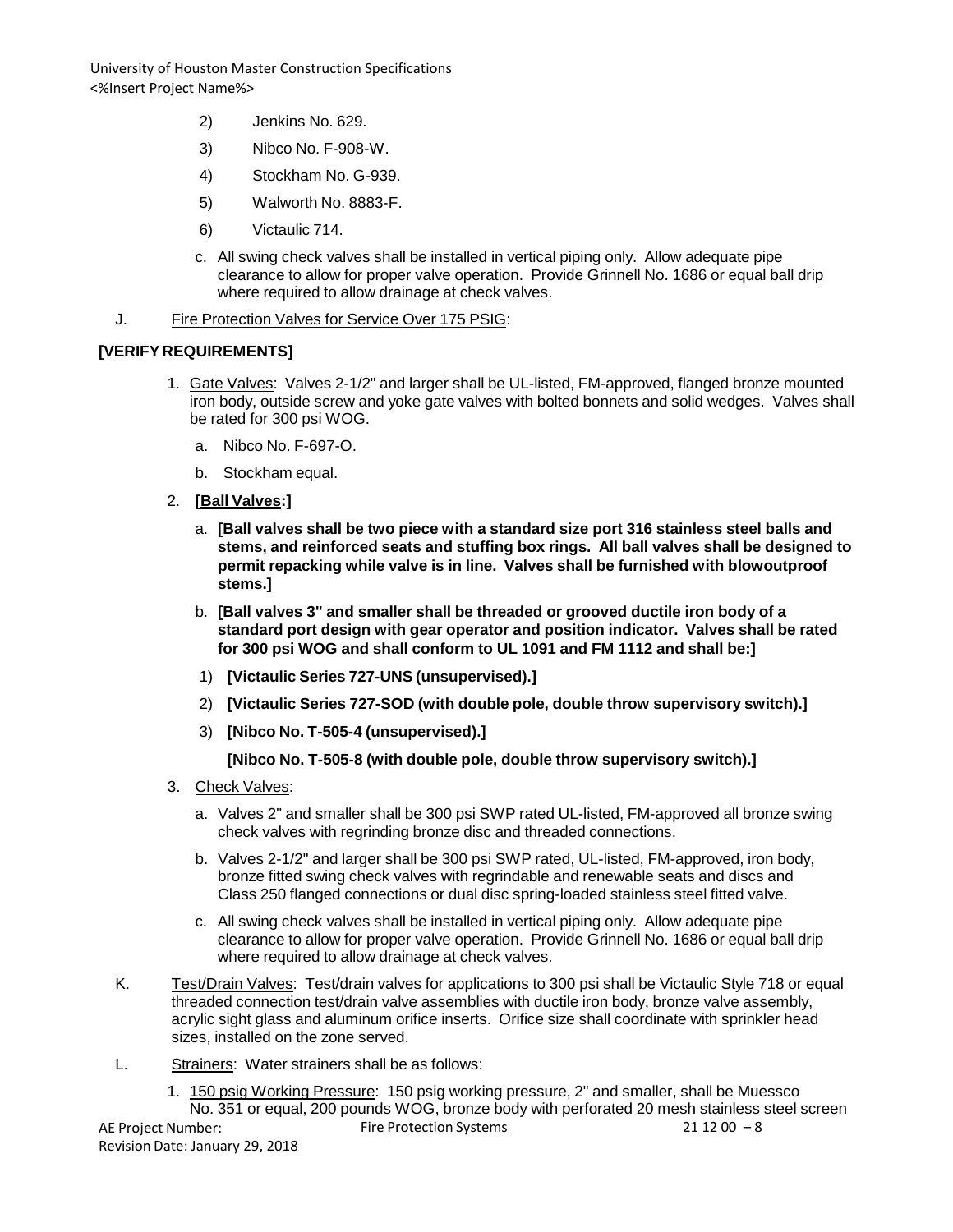with cleanout and screwed ends. 150 psig working pressure, 2-1/2 through 24", shall be Muessco No. 751 or equal, 150 pounds WOG, perforated stainless steel screen with 1/16" perforations for sizes through 4", and 5/32" perforations for 5" and above, with blowdown connection, and Class 125 ANSI B16.1 flanged ends.

- 2. 300 psig Working Pressure: 300 psig working pressure, 2" and smaller, shall be Muessco No. 352 or equal, 400 pounds WOG, bronze body with perforated 20 mesh monel screen with cleanout and screwed ends. 300 psig working pressure, 2-1/2 to 24", shall be Muessco No. 752 or equal, 300 pounds WOG, perforated stainless steel screen with 1/16" perforations in sizes through 4", and 5/32" perforations for 5" and above, with blowdown connection, and Class 250 ANSI B16.5 flanges.
- M. Unions: Provide in lines assembled with screwed and soldered fittings at points of connection to items of equipment and elsewhere as indicated or required to permit proper connections to be made or so that equipment may be removed. Unions shall also be provided in welded lines at the connections to items of equipment, where flanges are not provided.
	- 1. Unions in steel lines assembled with screwed fittings shall be malleable iron screwed pattern unions with bronze seats. Unions in copper or brass lines shall be all brass, threaded pattern unions. Where unions are required by the above in steel lines assembled by welding, they shall consist of two mating welding flanges.
	- 2. Dielectric unions shall be used at all junctures of dissimilar metals.
	- 3. Unions in 2" and smaller in ferrous lines shall be Class 300 AAR malleable iron unions with iron to brass seats, and 2-1/2" and larger shall be ground flange unions. Unions in copper lines shall be 125 pounds ground joint brass unions or 150 pounds brass flanges if required by the mating item of equipment. Companion flanges on lines at various items of equipment, machines and pieces of apparatus shall serve as unions to permit removal of the particular items. See particular Specifications for special fittings and pressure.
- N. Flanges: All 125/150 pound and 250/300 pound ANSI flanges shall be weld neck and shall be domestically manufactured, forged carbon steel, conforming to ANSI B16.5 and ASTM A181 Grade I or Grade II or A-105-71 as made by Tube Turn, Hackney or Ladish Company. Slip on flanges will not be acceptable. Each fitting shall be stamped as specified by ANSI B16.9 and, in addition, shall have the laboratory control number stenciled on each fitting for ready reference as to physical properties and chemical composition of the material. Complete test reports may be required for any fitting selected at random. Flanges which have been machined, remarked, painted or otherwise produced domestically from imported forgings or materials will not be acceptable. The flanges shall have the manufacturer's trademark permanently identified in accordance with MSS SP-25. Submit data for firm certifying compliance with these Specifications. Gaskets used shall be ring form, dimensioned to fit accurately within the bolt circle, shall be 1/16" thick, Manville service sheet packing Style 60. Inside diameter shall conform to the nominal pipe size. Bolts used shall be carbon steel bolts with semifinished hexagon nuts of American Standard Heavy dimensions. All-thread rods will not be an acceptable for flange bolts. Bolts shall have a tensile strength of 60,000 psi and an elastic limit of 30,000 psi. Flat faced flanges shall be furnished where required to match flanges on pumps, check valves, strainers, and similar items. Only one manufacturer of weld flanges will be approved for each project.
- O. Gaskets: Gaskets shall be placed between the flanges of all flange joints. Such gaskets shall be ring form gaskets fitting within the bolt circle of their respective flanges. Gaskets shall be 1/16" thick Manville Service Sheet Packing Style 60. The inside diameter of such gaskets shall conform to the nominal pipe size and the outside diameter shall be such that the gasket extends outward to the studs or bolts employed in the flanged joint.
- P. Flexible Connections: Flexible sprinkler head drops are not allowed.
- 2.6 FIRE PROTECTION

SPECIALTIES: [EDIT TO SUIT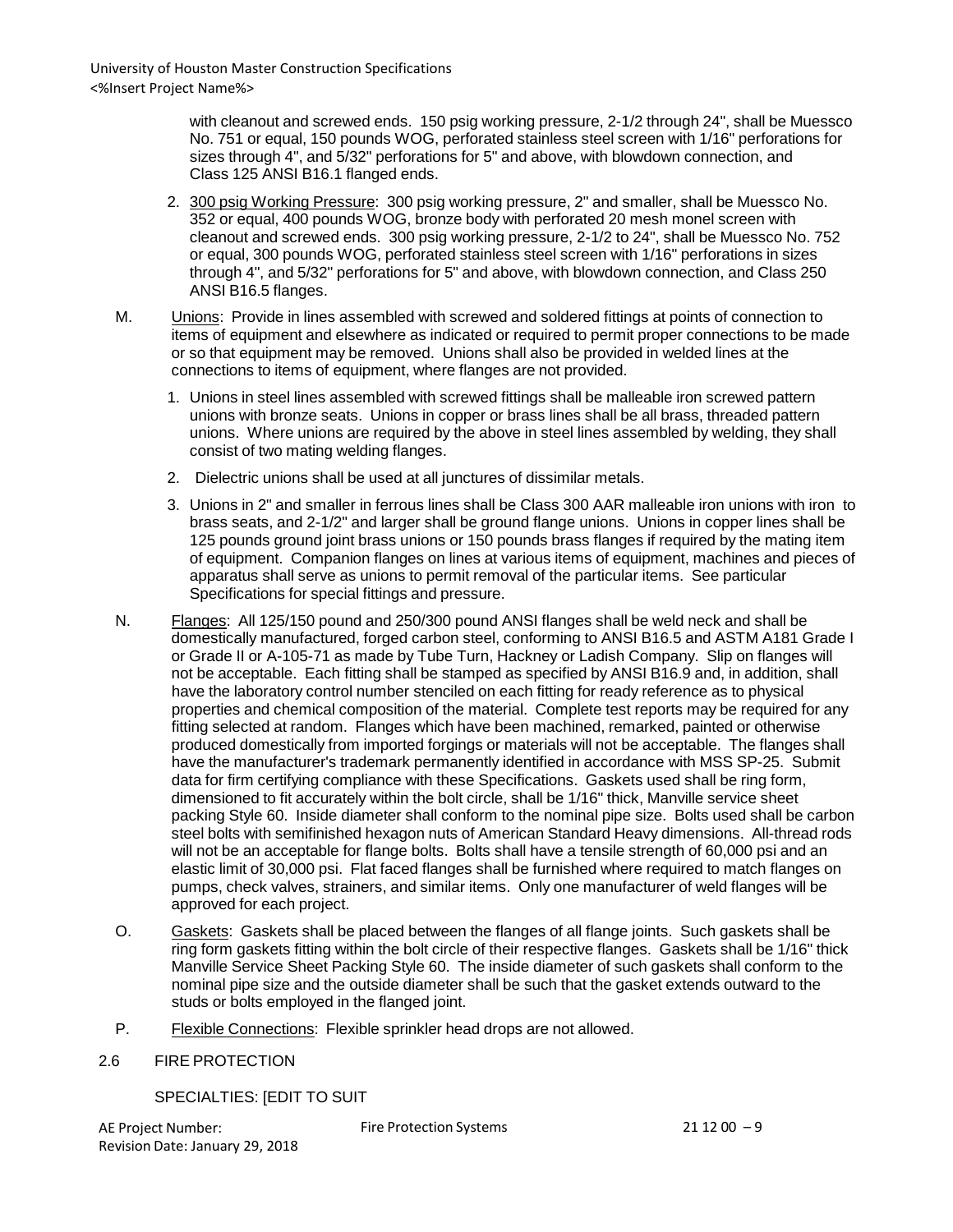PROJECT]

- A. Fire Hose Cabinet (FHC-1): Fire Hose Cabinets shall be Potter-Roemer Fig. No. 1006-F or equal recessed solid door cabinet, Fig. No. 2710-23-44 or equal hose rack with 100'PR-SuperFlex lined hose and red lexan fog nozzle and Fig. No. 3005 or equal 5 pound ABC dry chemical extinguisher. Provide Fig. No. 1125 or equal rain hood for cabinets exposed directly to weather.
- B. Fire Hose Cabinet (FHC-2): Same as FHC-1, except with Potter-Roemer Fig. No. 2710-15-23-44 or equal hose rack with 2-1/2 angle pressure regulating valve, 100'PR-SuperFlex lined hose and red lexan fog nozzle.
- C. Fire Hose Racks (FHR-1): Fire Hose Racks shall be as specified for Fire Hose Cabinet (FHC-1) except less cabinet and with Potter-Roemer Fig. No. 2894 or equal cover.
- D. Fire Hose Racks (FHR-2): Fire Hose Racks shall same as specified for Fire Hose Cabinet (FHC-2) except less cabinet and with Potter-Roemer Fig. No. 2894 or equal cover.
- E. Fire Department Valve (FDV-1): Potter-Roemer Fig. No. 4065 or equal 2-1/2" cast-brass valve with red iron handwheel, female inlet by 2-1/2" male hose thread outlet, 300 pound rating. For use up to 100 psi. Furnish with Potter-Roemer Fig. No. 4625 or equal female hose thread cap with pin lugs and chain.
- F. Fire Department Valve (FDV-2): Potter-Roemer Fig. No. 4023 or equal 2-1/2" cast-brass valve with red aluminum handwheel, inside screw rising-stem, concealed and tamperproof pressure adjustment, internal parts of brass and stainless steel, 2-1/2" female NPT inlet by 2-1/2" male hose outlet, 400 psi rating. For reducing pressures over 100 psi back to 80 psi at each floor. Furnish with Potter-Roemer Fig. No. 4625 or equal female hose thread cap with pin lugs and chain.
- G. Fire Hose Valve Cabinets: [Potter Roemer Fig. No. 1810-C] or equal solid door flush mounted cabinet.
- H. Fire Protection Pressure Reducing Valves: Potter Roemer 4020 Series or equal 2-1/2" cast-brass valve with red aluminum handwheel, inside screw rising stem, concealed and tamperproof pressure adjustment, internal parts of brass and stainless steel, 400 psi rating for reducing pressures over 175 psi back to 165 psi for system taps.
- I. Roof Manifold: Potter-Roemer Fig. No. [5882] [5887-B] or equal 6" [back] [bottom] inlet fire department roof connection with three Type FDV-1 fire department valves.
- J. Free Standing Fire Department Connection: Potter-Roemer Fig. No. 5780-C or equal 6" by 2-1/2" by 4-way connection with drop clapper check valves, polished chrome finish with cover plate marked ["Auto Sprinkler" and] "Standpipes."
- K. Wall Mounted Fire Department Connection: Potter-Roemer Fig No. [5406-D] [5426-D] [5226-D] or equal, 6" by 2-1/2" by 4-way, flush, [back outlet] [angle outlet] clapper type fire department inlet, [polished chrome] finish, labeled ["Auto Sprinkler" and] "Standpipes".
- L. Indicator Posts:
	- 1. Indicator posts shall have a cast-iron body, 1-1/4" square operating nut, lockable operating wrench, with "OPEN" and "SHUT" targets appearing in full view when the valve is fully open or closed. Base shall be flanged and shall bolt onto the indicator post flange provided on top of the valve. The indicator post shall be fully compatible with the approved valve, capable of accepting a tamper switch, and the bury depth shall govern post dimensions. The Indicator posts shall be UL listed in accordance with NFPA 24 and FM approved. Indicator Posts shall be Mueller, No. A-20806, Kennedy Style 2945 or 2945A, American Flow Control IP-71, or approved equal.
	- 2. Install indicator posts over valves on fire protection lines. Posts shall be bolted to the flange at the top of the valve and shall be installed plumb and true to the elevations indicated. The bury line on the indicator post shall match the final grade at the location of the indicator post. Indicator posts installed on fire protection mains shall be shall be primed and finish painted red.. Indicator posts shall be installed such that grade mark is level with the finish grade. Indicator posts installed on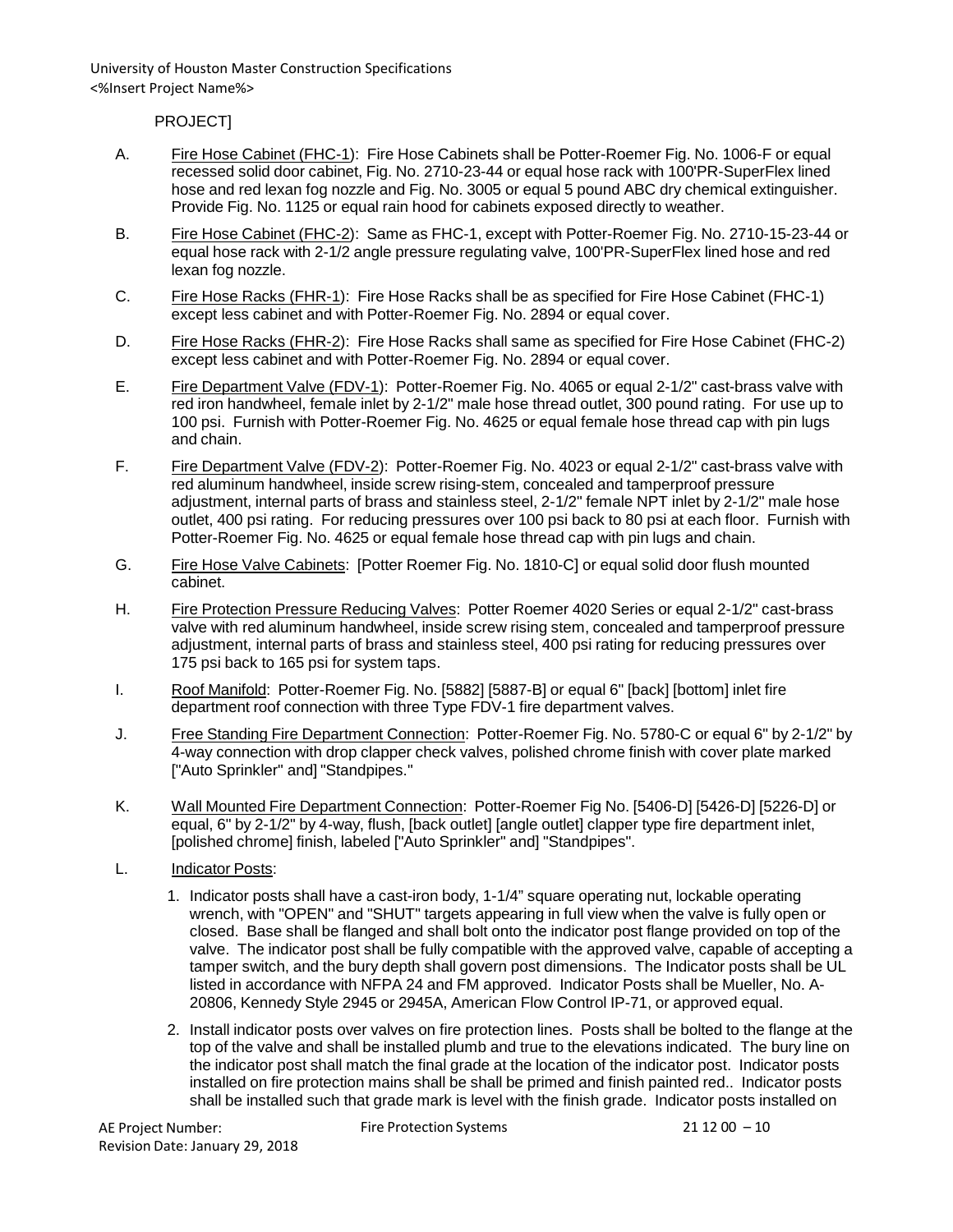> fire protection mains shall be installed with the following provisions: a  $\frac{3}{4}$ " inch rigid metal conduit stubbed up through the concrete collar to facilitate the installation of an electric valve supervision switch in accordance with the contract documents.

3. Bollards shall be installed around post indicator valves as required by the construction drawings.

### **EDIT TO SUIT PROJECT**

- M. Free Standing Fire Pump Test Header: Potter-Roemer Fig. No
- N. Wall Mounted Pump Test Header: Potter-Roemer Fig No.
- O. Water Flow Switches: Viking Model C-1 or equal water flow switch with adjustable retard feature. Switch shall be double-pole double-throw type and shall be rated at least 7 amperes at 125/250 volts.
- P. Valve Supervisory Switches: Potter Electric Signal Company Model OSYS-U or equal. Switches shall activate within two turns of the valve.
- Q. Sight Flow Connection: Provide acrylic sight flow connection in all test lines.
- R. Pressure Gauges: Potter-Roemer Fig. No. 6240 or equal 3-1/2" diameter polished brass case, 1/4" NPT male connection, glass enclosed, 0-300 psi dial pressure gauges with isolation valves.

### **PART 3 - EXECUTION**

- 3.1 INSTALLATION OF FIRE PROTECTION PIPING SYSTEMS:
	- A. General: All piping system materials, components and installation shall be in accordance with NFPA **[13] [,] [and]** NFPA 14 **[and] [,] [Chapter 38 of the City of Houston Building Code] [and the requirements of the Texas State Board of Insurance] [and Industrial Risk Insurers (IRI)]. [State Board of Insurance [and IRI] approval will [not] be required.]**
		- 1. Standpipe, riser and main piping shall be Schedule 40 black steel pipe. Thinwall, chlorinated polyvinyl chloride (CPVC) and copper piping shall not be used.
		- 2. **[All pipe and fittings from the house/break tank up to the fire pump discharge check valves shall be galvanized as specified for domestic water piping. Valves and accessories up to and including the discharge check valves shall be approved for domestic water use.]**
		- 3. Underground fire line piping from **[the fire water source] [and] [Siamese fire department connections]** shall be as specified **[hereinabove] [in Section 22 00 00** and shall be hot dip galvanized. **[Piping shall be protected as specified in Section 22 00 00.]**
		- 4. Sprinkler system piping shall in general be as specified hereinabove for fire standpipe piping.
		- 5. Fittings 2-1/2" and smaller for Schedule 40 pipe shall be malleable iron threaded fittings.
		- 6. Fittings for piping 3" and larger shall be standard welded fittings or shall be a UL-listed grooved piping connection system with "rolled-grooves". Couplings for standpipes shall be Victaulic Style 07 Zero-Flex couplings with Grade "E" gaskets (no substitute) or **[Gruvlok Fig. 7000 couplings with Grade "E" gaskets and proper support at the bottom, top and every other intermediate floor as required]** to prevent vertical up and down movement of the standpipe in accordance with NFPA 13 and NFPA 14. Couplings for piping connections to pumps and their associated valves, to wall mounted Siamese connections, to roof manifolds shall be Victaulic Style 07 Zero-Flex couplings with Grade "E" gaskets (no substitute) or Gruvlok Fig. 7000 couplings with Grade "E" gaskets and adequate supports for proper mounting and operation of connected devices. Couplings for underground piping shall be Victaulic Style 77 or Gruvlok Fig. 7001 with Grade "E" gaskets. All other couplings shall be Victaulic Style 75 or Gruvlok Fig 7000 with Grade "E" gaskets. Taps to mains shall be made using Victaulic Style 72 or Style 920 or Gruvlok Fig. 7045/ 7046 outlet couplings or fittings. Mechanical "T" couplings with U-bolts shall not be permitted. Flange connections shall be made using Victaulic Style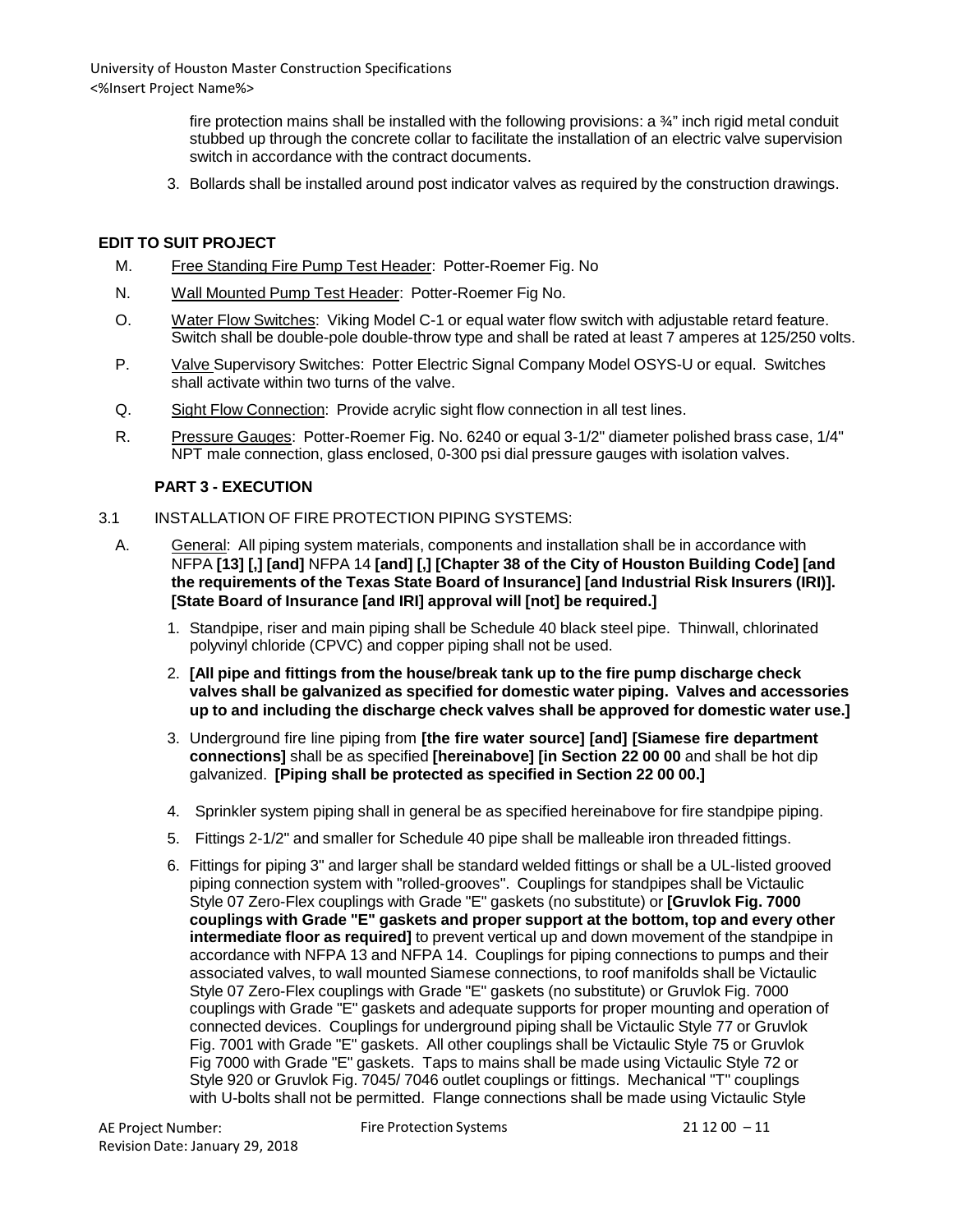### 741 or

Gruvlok Fig. 7012 flanges with Grade "E" gaskets. Fittings for elbows, tees, reducers, and similar items shall be Victaulic or Gruvlok full flow fitting. All grooved piping couplings and fittings **[shall be the products of a single manufacturer and]** shall be UL listed for fire protection use as used on the project, including pressure and temperature ratings, pipe type and groove type. **[All grooved piping couplings and fittings used in association with the individual coupling or fitting shall be by the same manufacturer.]** The use of boltless couplings, reducing couplings, mechanical "T" fittings with U-bolts and bolt on sprinkler head taps is prohibited. All grooved piping connection materials shall be used with the manufacturer' recommended groove rolling or cutting tool. All proposed grooved piping connection materials shall be suitable for fire protection use at the temperatures and pressures at the point of application. Painted couplings may be utilized in lieu of galvanized couplings.

### B. Piping Installation:

- 1. Piping shall be concealed, except in mechanical equipment rooms, stairwells, or where otherwise indicated on the Drawings. Install exposed piping parallel to or at right angles to the column lines of the building wherever possible.
- 2. Grade piping to eliminate traps and pockets and for drainage per NFPA 13 and NFPA 14. Where air pockets or water traps cannot be avoided, provide hose bibbs for drainage.
- 3. Piping shall be concealed above suspended ceilings where installed, in a craftsman like manner, and shall not interfere in the complete function of other systems such as cable trays, access panels, or pedestrian passageways. Piping in all occupied areas and mechanical area passageways shall not be lower than 7'-6". Specific written approval may be granted for unavoidable projections, but under no circumstances shall overhead piping be installed lower than 6'-8" above floor. Piping shall not reduce the required width of any means of egress, width of stairs, or clear width of corridor or passageways, to less than 44" in width. Installation of all piping shall be in coordination with piping ducts, light fixtures, and any other work that may obstruct sprinklers. The contractor shall coordinate with all trades having materials installed above the ceiling prior to commencement of any work.
- 4. Piping that is retrofit into an existing building with suspended ceilings shall be installed above the existing ceiling, unless exposed piping is approved by the University.
- 5. All exposed sprinkler and standpipe system located in areas without suspended ceilings is required to be painted. Prepare galvanized pipe as necessary, such as priming, prior to painting pipe. Coordinate color of pipe with University. All pipe, whether concealed or exposed, is required to be marked "Fire Sprinkler System" with markers spaced at 10' intervals with red letters at a minimum of 1" in height. Refer to Section 23 03 00 for additional requirements.
- 6. Fire protection piping shall not be routed over electrical equipment. It shall be the responsibility of the Fire Protection Contractor to coordinate electrical equipment locations with the Electrical Contractor and design the fire protection piping system such that no piping is routed over electrical equipment.
- 7. All changes in direction, branches, offsets etc., shall be made with standard pipe fittings. Holes in the main for branches shall be made with a hole cutting machine and a standard "Weld-O-Let" or "Thread-O-Let" fitting used. Burning holes in the fire protection System Piping will cause that section of the piping to be cut out and replaced at the Contractor's expense.
- 8. All pipe shall be reamed to full pipe diameter before joining. Screwed joints shall be made with standard pipe thread and an approved compound applied to the male thread only. Welded joints shall be made in accordance with the procedure outlined in the A.S.A. piping code. Valves and specialties shall be screwed or flanged joints.
- 9. Install unions or flanges at equipment connections and as indicated on the Drawings.
- 10.Cold-springing piping will not be permitted. Install piping with adequate support to prevent strain on the equipment and to allow for piping system expansion and contraction.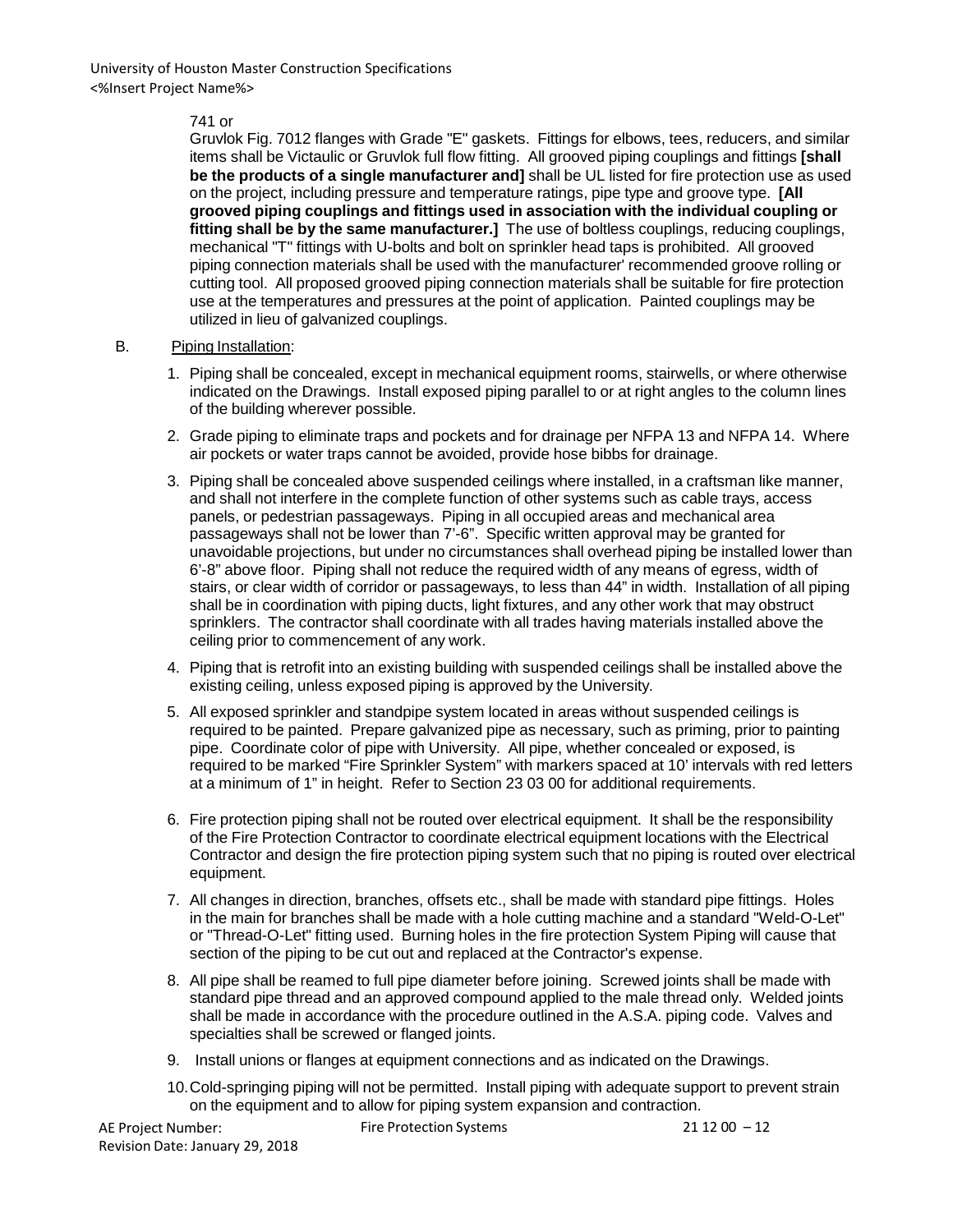- 11.Welded joints on pipe runs shall be made with continuous welds and with pipe ends beveled before fabrication. Piping shall be carefully aligned prior to welding and no metal shall project within the pipe.
- 12. Piping shall be sized as required by applicable codes and as indicated on the Drawings.
- 13.Field-grooving of pipe for Victaulic fittings shall use Victaulic groove depth control tool and a holecutting tool shall be used instead of burning a hole in the piping. Victaulic reducing couplings and outlet couplings shall not be installed. Victaulic gaskets shall be UL-approved for the service and working pressure of the systems.
- 14.Provide all test and drain lines as required by Chapter 8 of NFPA 13. Pressure gauges, signs, and other such standard appurtenances shall be furnished as required for a complete installation in accordance with NFPA 13. A nameplate data sign shall be provided at the zone controlling valve to identify the system as a hydraulically designed system indicating the location and basis for design in accordance with Chapter 7 of NFPA 13.
- 15.All sprinkler piping shall be so installed that it can be thoroughly drained, and where practicable shall be arranged to drain at the zone drain valve. The zone drain valve shall be capable of a full discharge test without allowing water to flow onto the floor. All drips and drains shall conform to Chapter 8 of NFPA No. 13.
- 16.Field changes in the piping layout or pipe sizes shall not be made without the prior approval of the Engineer.
- 17. All welding "cut-out" discs shall be retrieved and turned over to the Owner's Representative.
- C. Pipe Hangers and Supports:
	- 1. Pipe supports, sway braces, hangers, and clamps shall conform to and be placed in accordance with Chapter 9 of NFPA 13 and listed by Underwriters' Laboratories, Inc., or approved by Factory Mutual.
	- 2. All pipe shall be supported from the building structure in a neat and workmanlike manner and wherever possible, parallel runs of horizontal piping shall be grouped together on trapeze type hangers. Vertical risers shall be supported at each floor line with steel pipe clamps. The use of wire or perforated metal to support pipes will not be permitted. Hanging pipes from other pipes will not be permitted. Spacing of pipe supports shall not exceed 10' on all piping.
	- 3. All standpipe and sprinkler piping shall be adequately supported to avoid excess strain on fittings and joints. As a minimum, all vertical risers shall be supported at the bottom level, the top level and at each alternate level in between.
	- 4. Where pendant sprinklers are used, care shall be taken to resist upward movement of flowing sprinklers by means of rigid hangers or other restraints on the ends of branch lines or arm-overs exceeding 5' in length. No flexible sprinkler head drops will be allowed.
- D. Valve Stems: Install valves with stems pointed up, in the vertical position where possible, but in no case with stems pointed downward from a horizontal plane. All valves shall be located so as to make the removal of their bonnets possible. All flanged valves shown in the horizontal lines with the valve stem in a horizontal position shall be positioned so that the valve stem is inclined one bolt hole above the horizontal position. Screw pattern valves placed in horizontal lines shall be made up with their valve stems inclined at an angle of 30 degrees above the horizontal position. All valves must be true and straight at the time the system is tested for final acceptance. Valves shall be installed as nearly as possible in the locations as shown on and Drawings. Any change in valve location must be so indicated on the As-built Drawings.
- E. Valve Chain Operators: In central plant and in fan or mechanical rooms where valves are installed over 8' above floor, provide chain operators.
- F. Swing Check Valves: Swing check valves shall be installed in horizontal piping only.

| AE Project Number:              | <b>Fire Protection Systems</b> | $211200 - 13$ |
|---------------------------------|--------------------------------|---------------|
| Revision Date: January 29, 2018 |                                |               |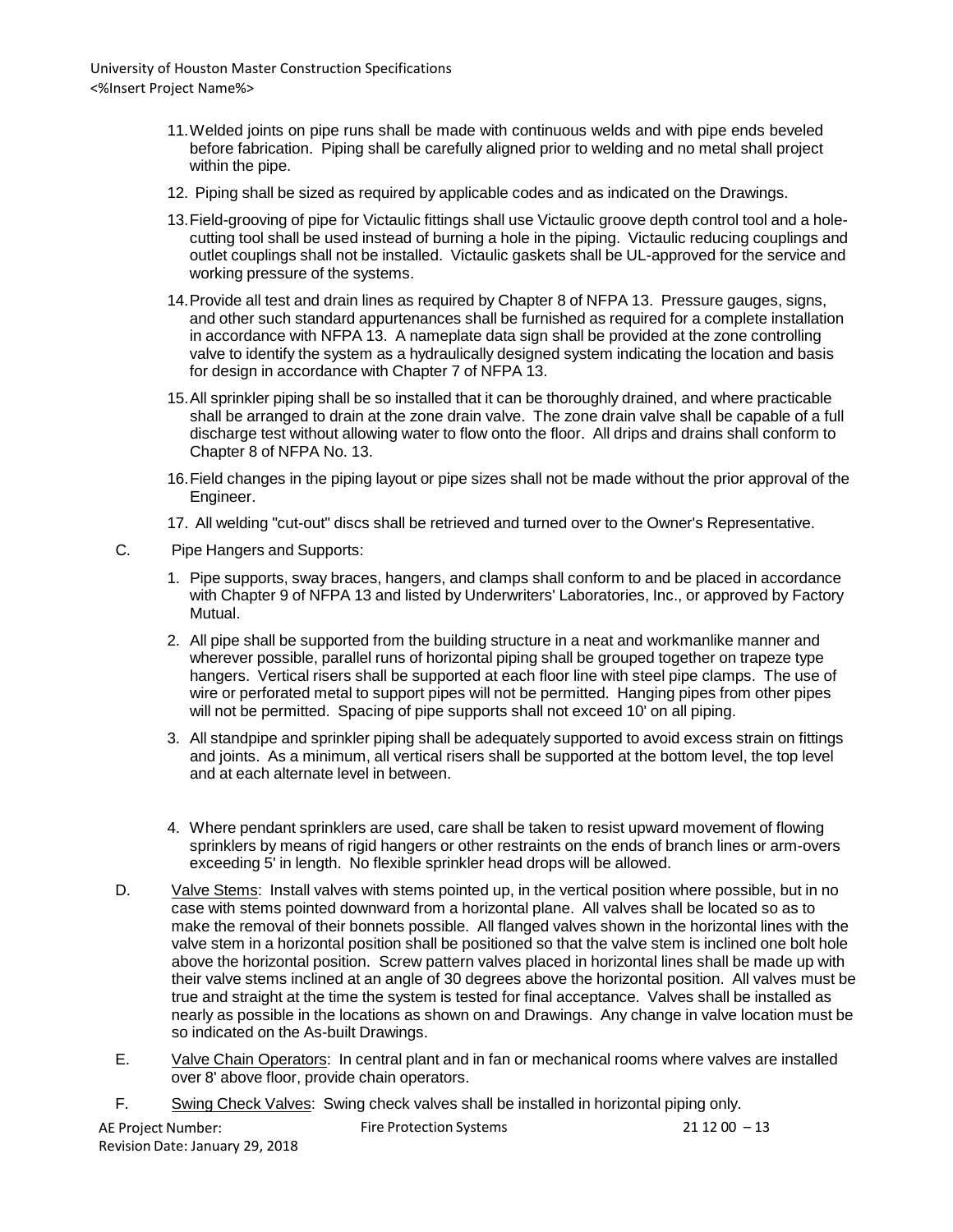- G. Unions and Companion Flanges: Provide unions or companion flanges where required to facilitate dismantling of valves and equipment.
- H. Access Doors and Panels: Provide access doors or panels as required to provide full valve access. Refer to Section 15100 for additional requirements.
- I. Strainer Blowdown: Provide a blowdown valve with hose connection and cap at each strainer for blowdown.
- J. Gauges: Provide gauges as required by NFPA 13 and NFPA 14 and as follows:
	- 1. On the suction side of each fire and jockey pump.
	- 2. On the discharge side of each fire and jockey pump.
	- 3. At the fire service water entry.
	- 4. At the top of each standpipe and sprinkler riser.
	- 5. At each standpipe roof manifold.
	- 6. At the inlet and outlet of each system pressure reducing valve.
	- 7. Where shown on the Drawings.
- 3.2 PROTECTION DURING CONSTRUCTION:
- A. Provide necessary fire protection during construction in accordance with NFPA and local codes.
- 3.3 CLEANING AND STERILIZATION:
	- A. Cleaning all fire protection piping shall thoroughly flushed out to remove any slag or debris prior to being tested or put into service.
	- B. Sterilization: Piping shall be sterilized with a chlorinating material, approved by the Engineer, shall be accomplished upon completion of the sprinkler installation and prior to placing the system in operation. The amount of chlorine applied shall be such as to provide a dosage of not less than fifty parts per million. The chlorinating materials shall be introduced into the water supply lines and sprinkler systems in an approved manner. Following a contact period of not less than 8 hours, the chlorinated water shall be flushed from the system with clean water until the chlorine is not greater than 0.4 parts per million. All valves in lines being sterilized shall be opened and closed several times during the 8 hour period.
- 3.4 VALVE SUPERVISORY SWITCHES:
	- A. All valves that affect the flow of fire protection water to any area shall be supervised. Supervisory switches shall be furnished and installed by this Contractor and wired by Division 16. Coordinate wiring of all switches with Division 16.
- 3.5 WATERFLOW PRESSURE SWITCHES:
	- A. Waterflow pressure switches shall be furnished and installed by this Contractor in locations required by NFPA and where shown on the Drawings. Switches shall be wired by Division 16. Coordinate wiring of flow switches with Division 16.
- 3.6 BUILDING FIRE ALARM SYSTEM INTERFACE:
	- A. Each panel shall provide an alarm signal output to the Building Fire Alarm System (wiring by Division 28) whenever waterflow conditions exist in the fire protection system.
	- B. Each valve which controls the flow of sprinkler system water shall be monitored by the Building Fire Alarm System.
- 3.7 SYSTEM PRESSURE REDUCTION:
	- A. Where fire system pressures exceed 100 psi, Fire Department Valves **[and Fire Hose Cabinets]** shall be of the pressure reducing type to regulate the pressure at that point to 80 psi.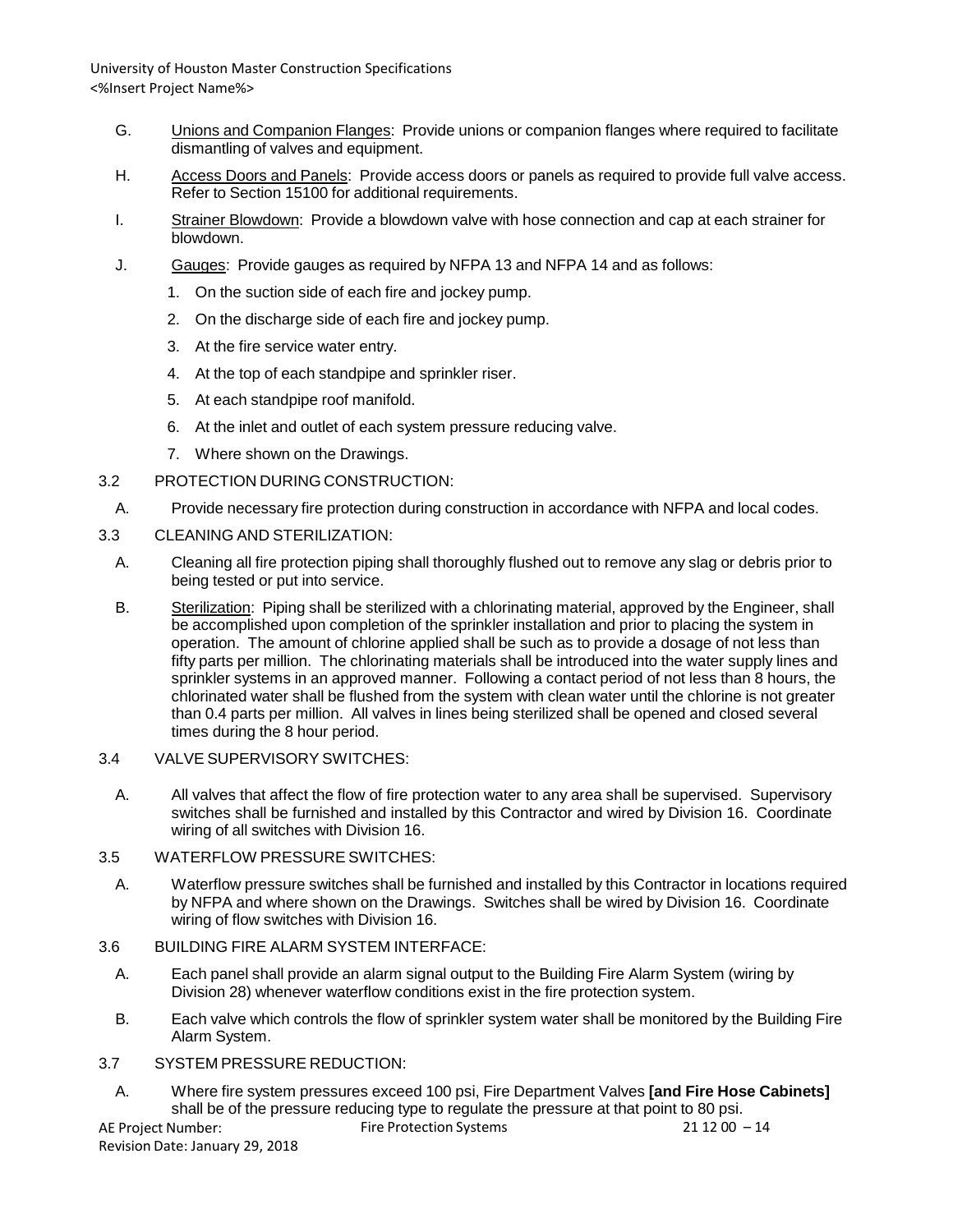### 3.8 FREEZEPROTECTION:

A. All components of the fire protection system shall be protected from freezing. Standpipes shall be protected by routing through heated spaces, insulation and a valve and drain connection in a heated space to protect the roof manifold. Sprinkler piping shall be protected by dry pipe systems in accordance with the requirements of the Texas State Board of Insurance. All sprinkler heads installed on dry sprinkler system and in walk-in freezers and other locations subject to freezing shall be of a dry pendant design.

### 3.9 TESTS AND INSPECTIONS:

- A. Inspections, examinations and tests required by the authorities or agencies specified shall be arranged and paid for by the Fire Protection Subcontractor, as necessary, to obtain complete and final acceptance of the system as installed. The certificates of inspection shall be in quadruplicate, and shall be delivered to the Engineer for review and distribution.
- B. Fire protection piping systems shall be hydrostatically tested by the Contractor upon completion of the installation as required by NFPA 14, Section 1-11.2 of NFPA 13 **[in the presence of the UH Fire Marshal]**. When hydrostatic and alarm tests have been completed and all necessary corrections made, a material and test certification shall be provided in accordance with Section 1- 12 of NFPA 13. Final inspection shall include full flow testing through the inspector's test connection. Actuation of the flow switch shall occur within one minute of opening of the inspector's test valve. The final tests may be witnessed by the Engineer and shall be witnessed by the UH Fire Marshal.
- C. The fire protection standpipe system shall be tested as required by the City of **[Houston] [ ]** and as follows. The standpipes shall be tested with 500 gpm flowing from one standpipe roof manifold and 250 gpm flowing from each other standpipe roof manifold or top floor Fire Department connection and a residual pressure of 65 psi at the 500 gpm roof manifold shall be provided. These test shall be conducted with calibrated nozzles, flow pilots and calibrated pressure gauges.
- **D. [Sprinkler system zone control assemblies shall be tested to demonstrate proper operation of the flow switch and valve supervisory switch.]**
- **E. [Pre-action and dry sprinkler system shall be tested to demonstrate that system charge time is within the requirements of NFPA 13.]**
- **F.** Arrange and pay for all tests and inspections required by UH Fire Marshal.
	- 3.10 PERIODIC INSPECTION SERVICE:
		- A. After completion of the fire protection system installation and at the beginning of the guarantee period, the Automatic Sprinkler Subcontractor shall execute the National Automatic Sprinkler and Fire Control Association, Inc., Standard Form of "Inspection Agreement", without change in the Contract amount, calling for four inspections of the fire protection system during the warranty period. During the warranty period, inspections shall be in accordance with the Inspection Agreement, plus the following maintenance to be performed during the course of the fourth inspection:
			- 1. Operation of all control valves.
			- 2. Lubrication of operating stems of all interior valves.
			- 3. Operation of all alarms, supervisory switches, air compressors, alarm trip switches, flow switches, and similar items.
			- 4. Cleaning of alarm valves.
			- 5. Lubrication of Fire Department valve hose connections.
		- B. The standard form of the National Automatic Sprinkler and Fire Control Association, Inc., "Report of Inspection", shall be filled out in triplicate after each inspection and the copies sent to the Architect.